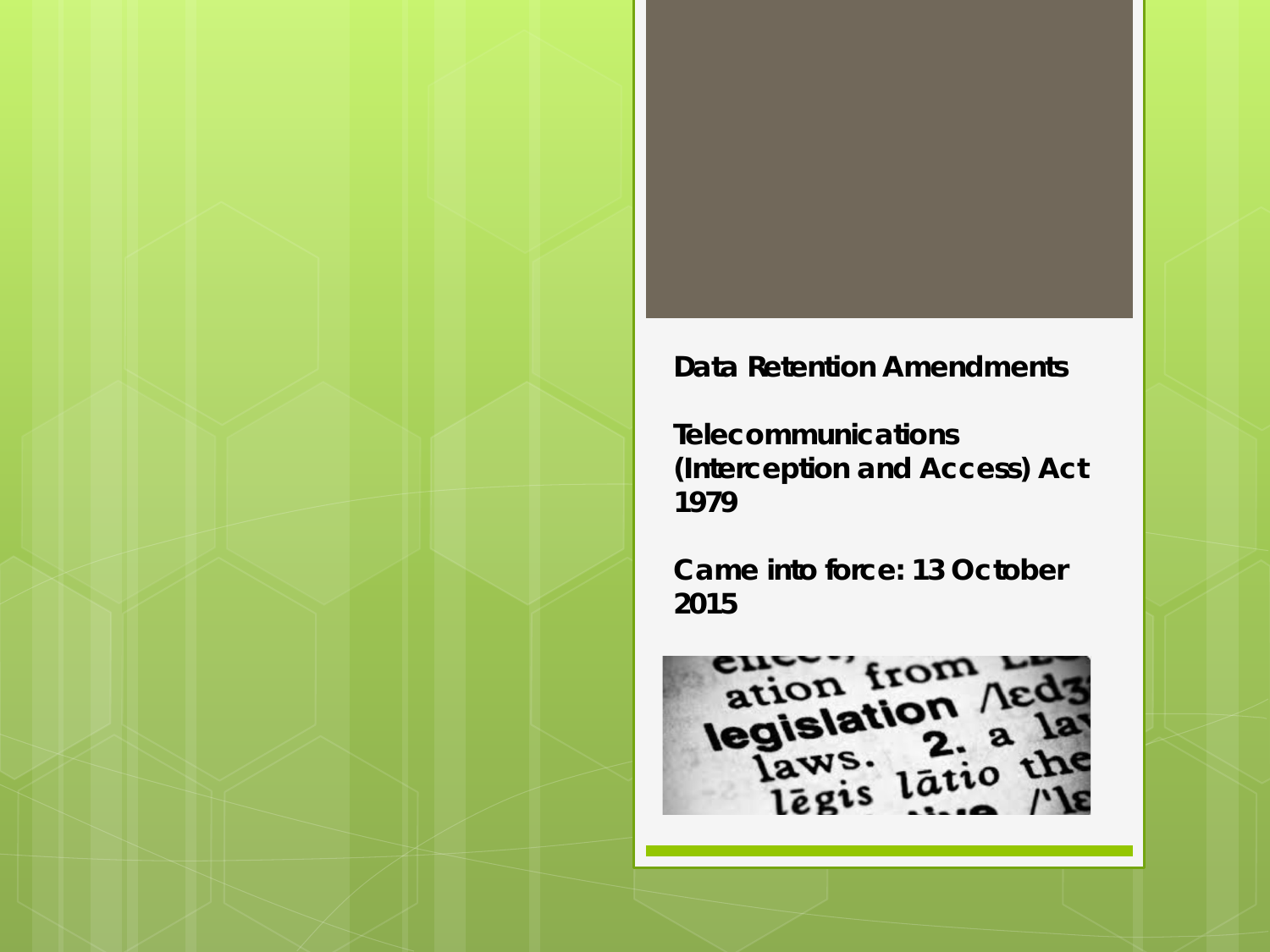## Summary

### New requirements for ACLEI authorised officers

- Authorisation thresholds
- Journalist warrants
- **Ombudsman oversight**
- **Reporting Requirements**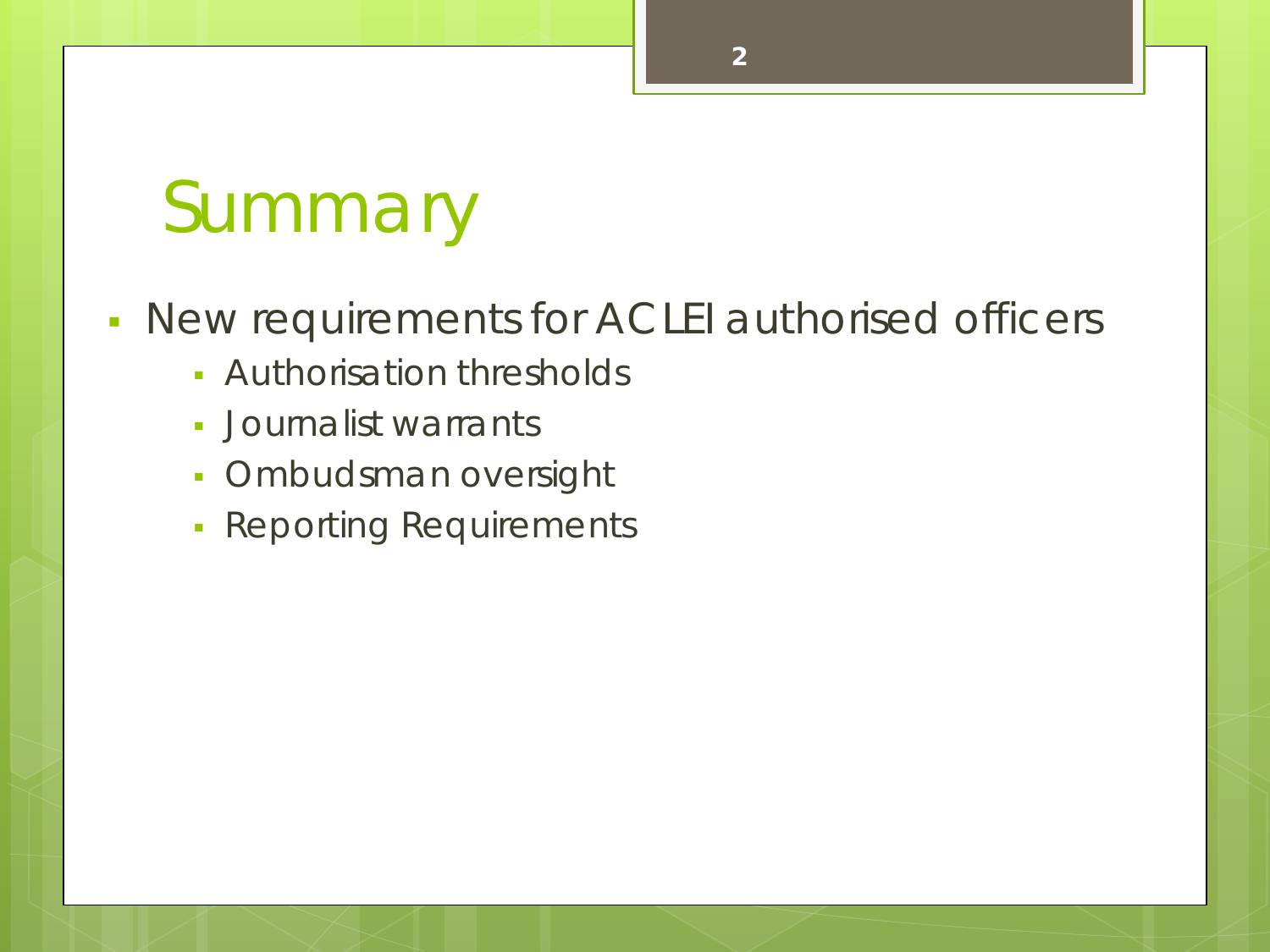### The Data Set

 Carriers and ISPs must retain **six** kinds of information for **two years** (unless exempted):

- **1. Subscriber** and other relevant service-level account information
- **2. Source** of a communication
- **3. Destination** of a communication (not applicable to internet access service providers)
- 4. The **date**, **time** and **duration** of a communication
- 5. The communication **type**
- 6. The **location** of communication equipment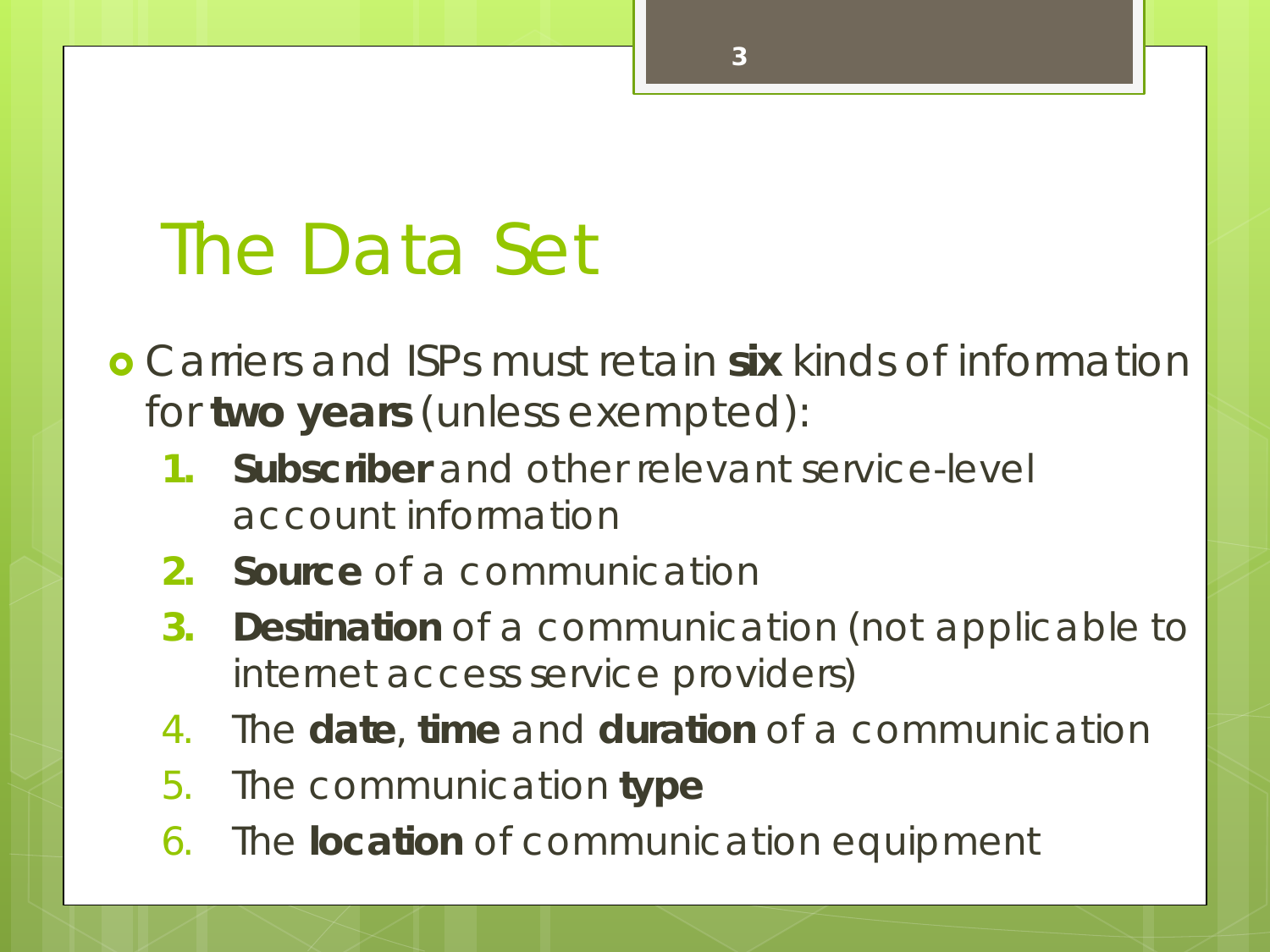# What Changes?

- (1) New threshold for accessing telecommunications data under s 178 and s 180 of the TIA Act
- (2) New Journalist Information Warrants
- (3) New record-keeping and reporting requirements
- (4) New oversight: inspections by Cth Ombudsman

### **When? 13 October 2015**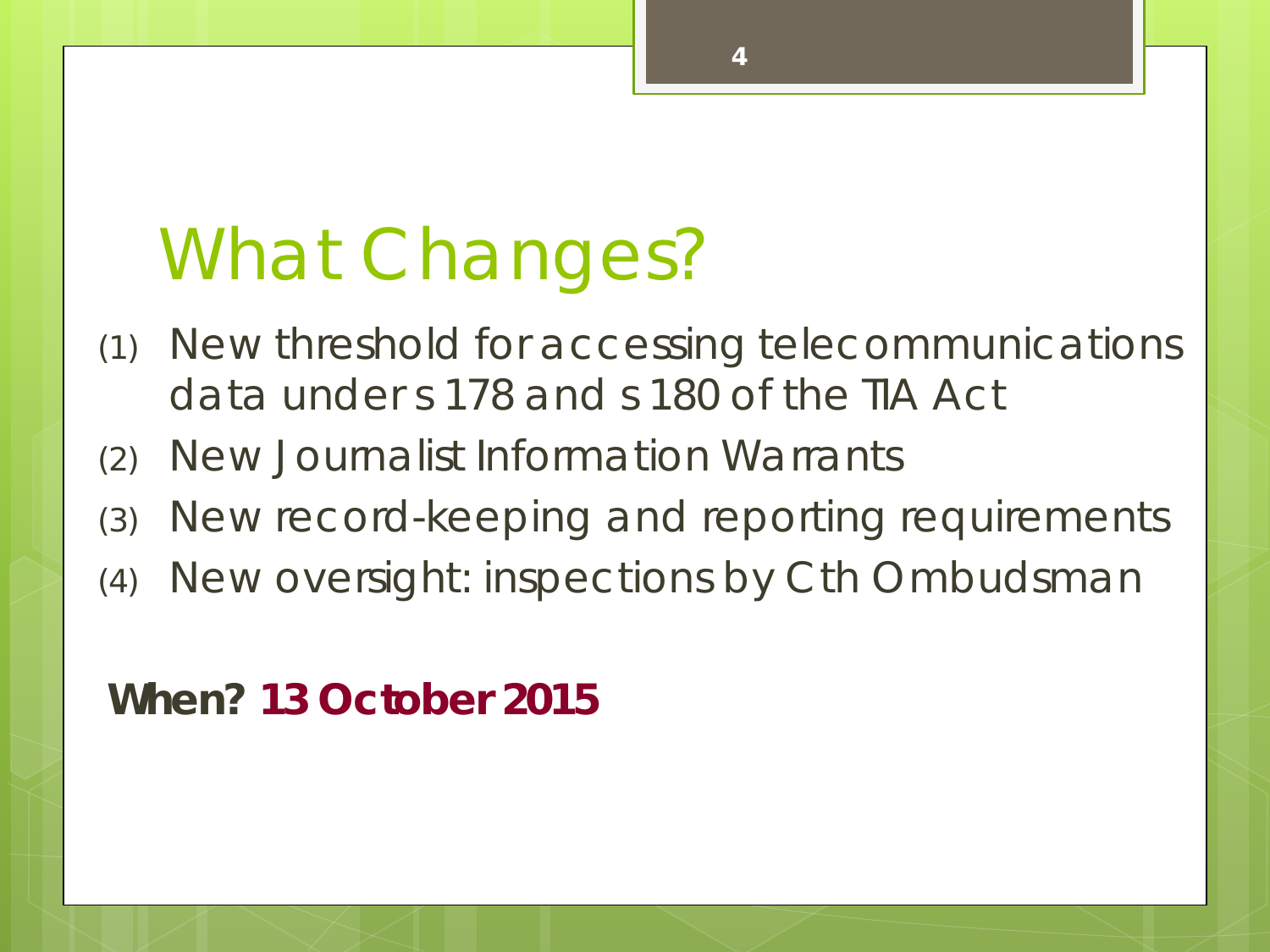# Issuing Authorisations

- ACLEI positions designated as 'authorising officers' under s5AB(1) of the TIA Act:
	- **Executive Director**
	- Director Intelligence
	- Director Investigations
	- **Directory Sydney Taskforce**
- s178 authorise disclosure of **existing information**
	- Subscriber checks, IPND, call charge records
	- Other information
- s180 authorise disclosure of **prospective information**
	- Call-associated Data (CAD), Location Based Service (LBS)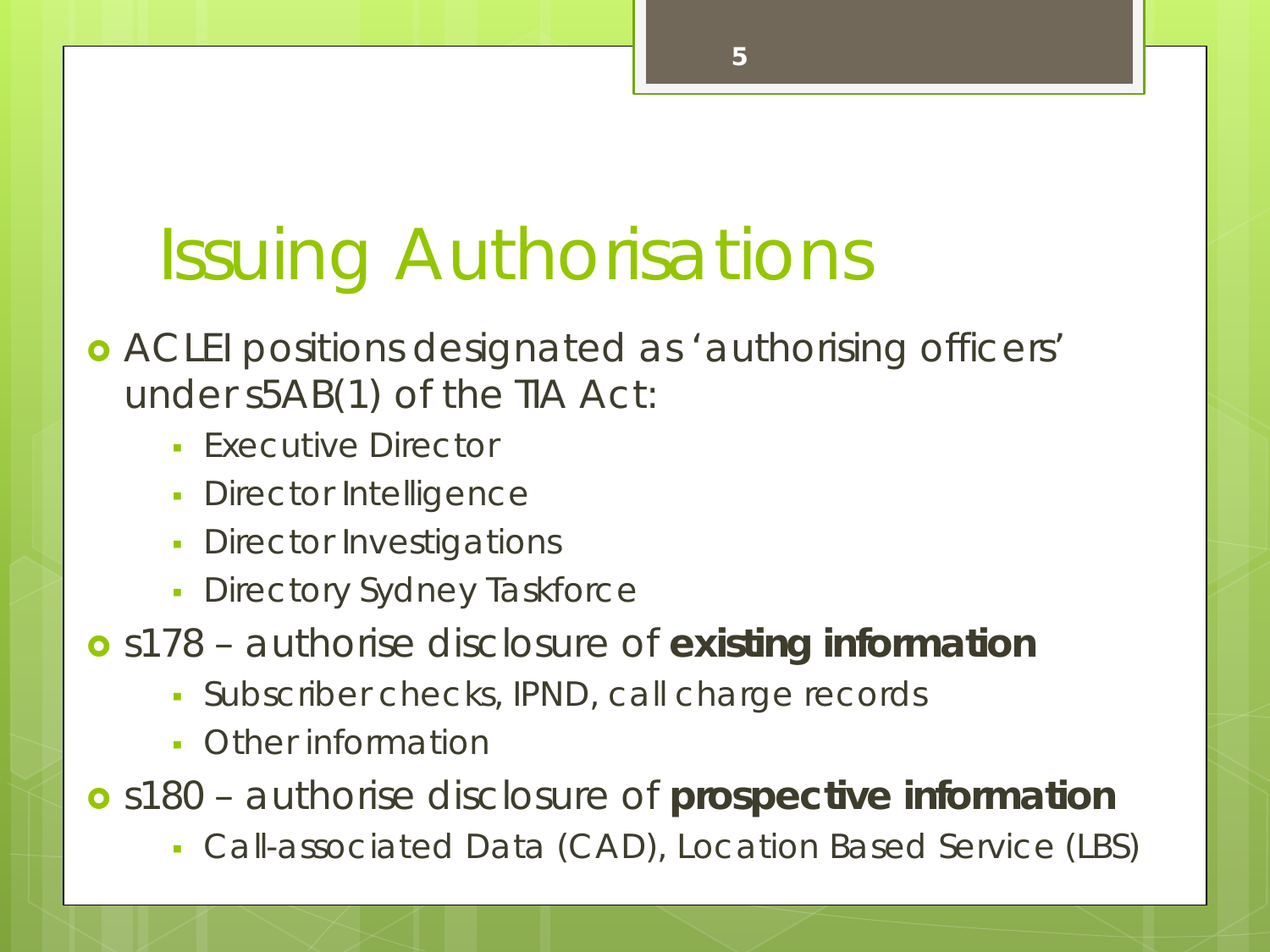### Existing requirements

- s178 You must be satisfied that the disclosure is reasonably necessary for the enforcement of the criminal law
- o ss178A, 179 reasonably necessary missing person/pecuniary penalty

 s180 – You must be satisfied that the disclosure is reasonably necessary for the investigation of a "serious offence" or a Cth/State/Territory law that is punishable by imprisonment for at least 3yrs.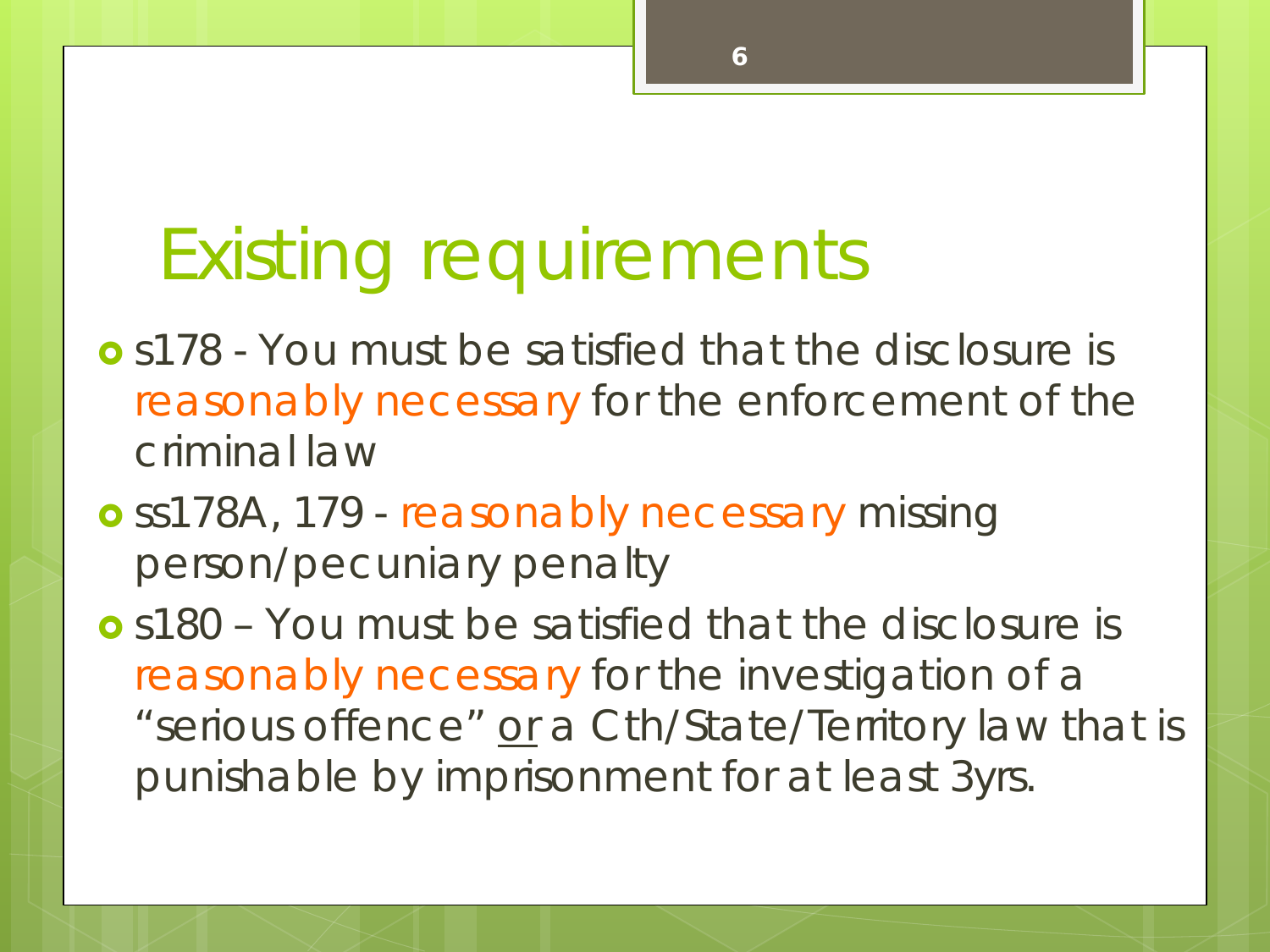### Privacy Considerations: s 180F

- **Before** making an authorisation you must be satisfied on reasonable grounds that any interference with the privacy of any person(s) is justifiable and proportionate, having regard to:
	- (aa) the gravity of any conduct in relation to which the authorisation is sought, including:

- The seriousness of the offence/pecuniary penalty/public revenue/missing person;
- The likely relevance and usefulness of the information; and
- **The reason for the disclosure.**
- Authorisations must include a statement that you are satisfied as to the matters in s 180F
- Records **must** be kept to demonstrate that authorisations were properly made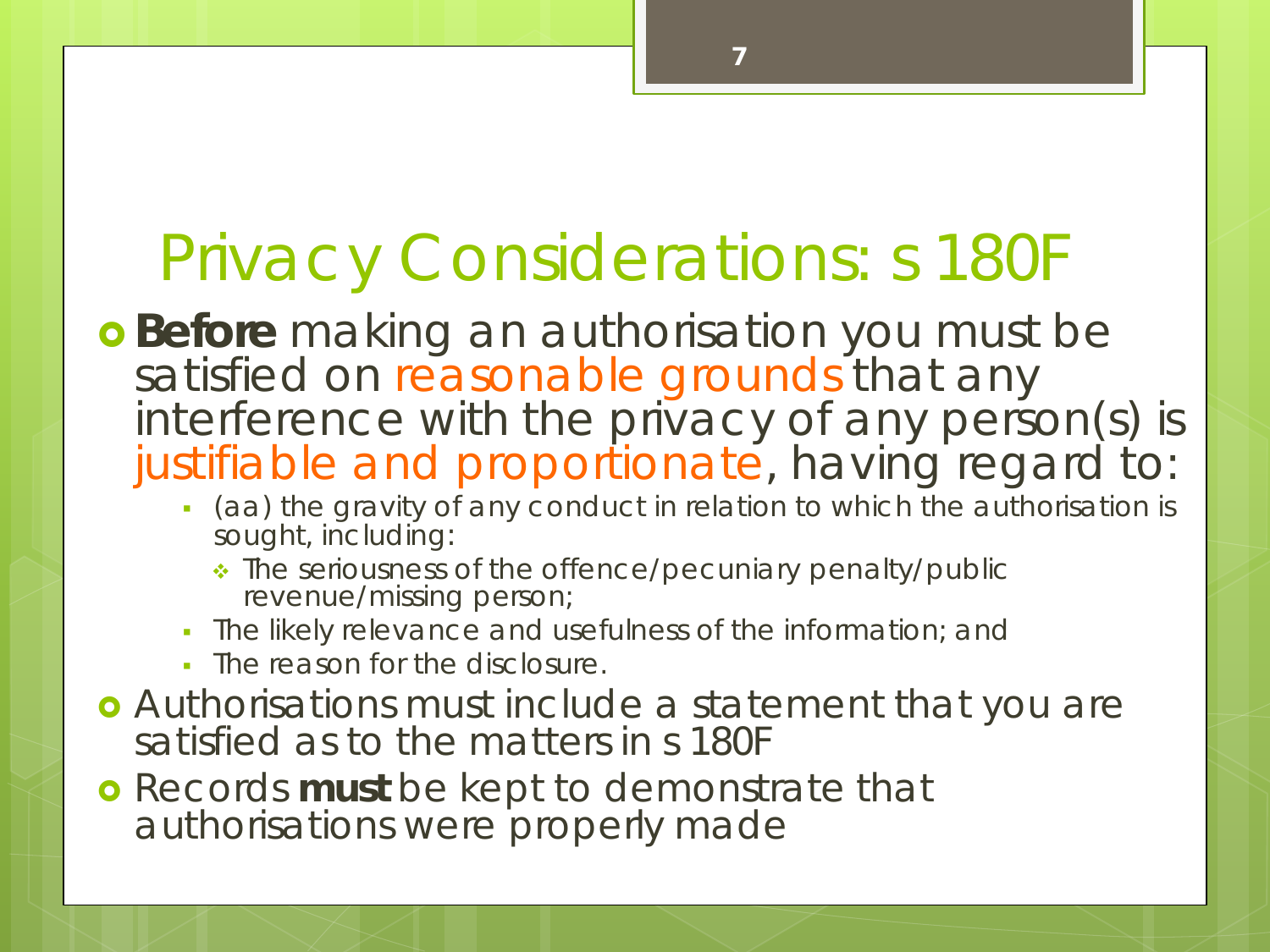# ACLEI's Approach

**O**<sup> $\circ$ </sup> **NEW TEMPLATES** for s 178 and 180 Requests

o Investigating officers will also need to complete an accompanying minute (there is a template for this too)

- **•** Grounds which justify the granting of an authorisation (i.e. reasonably necessary criminal law/serious offence/pecuniary penalty/missing person)
- Address the privacy considerations sufficient information to justify any privacy interference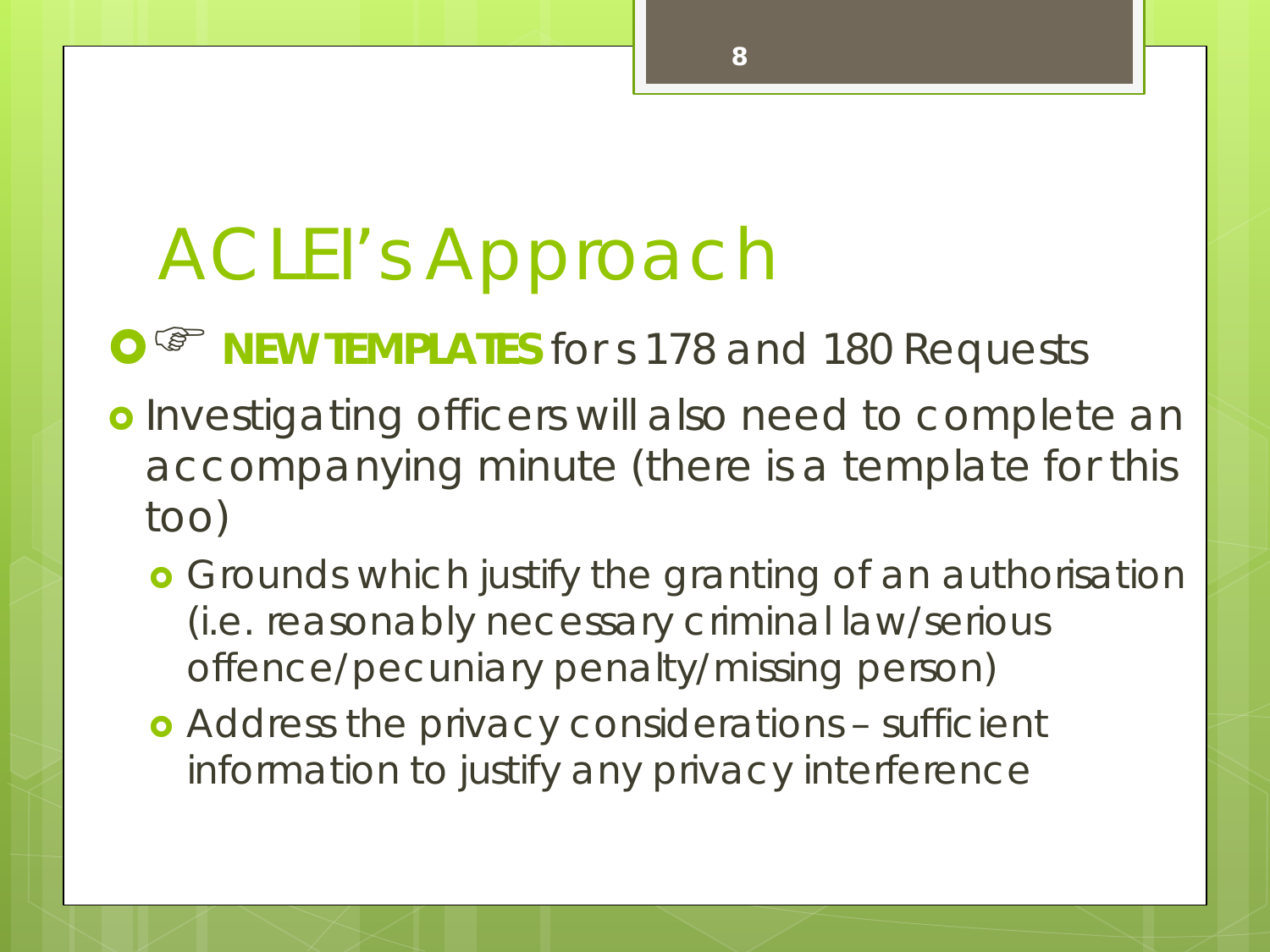### Template - Internal Minute (1/3)

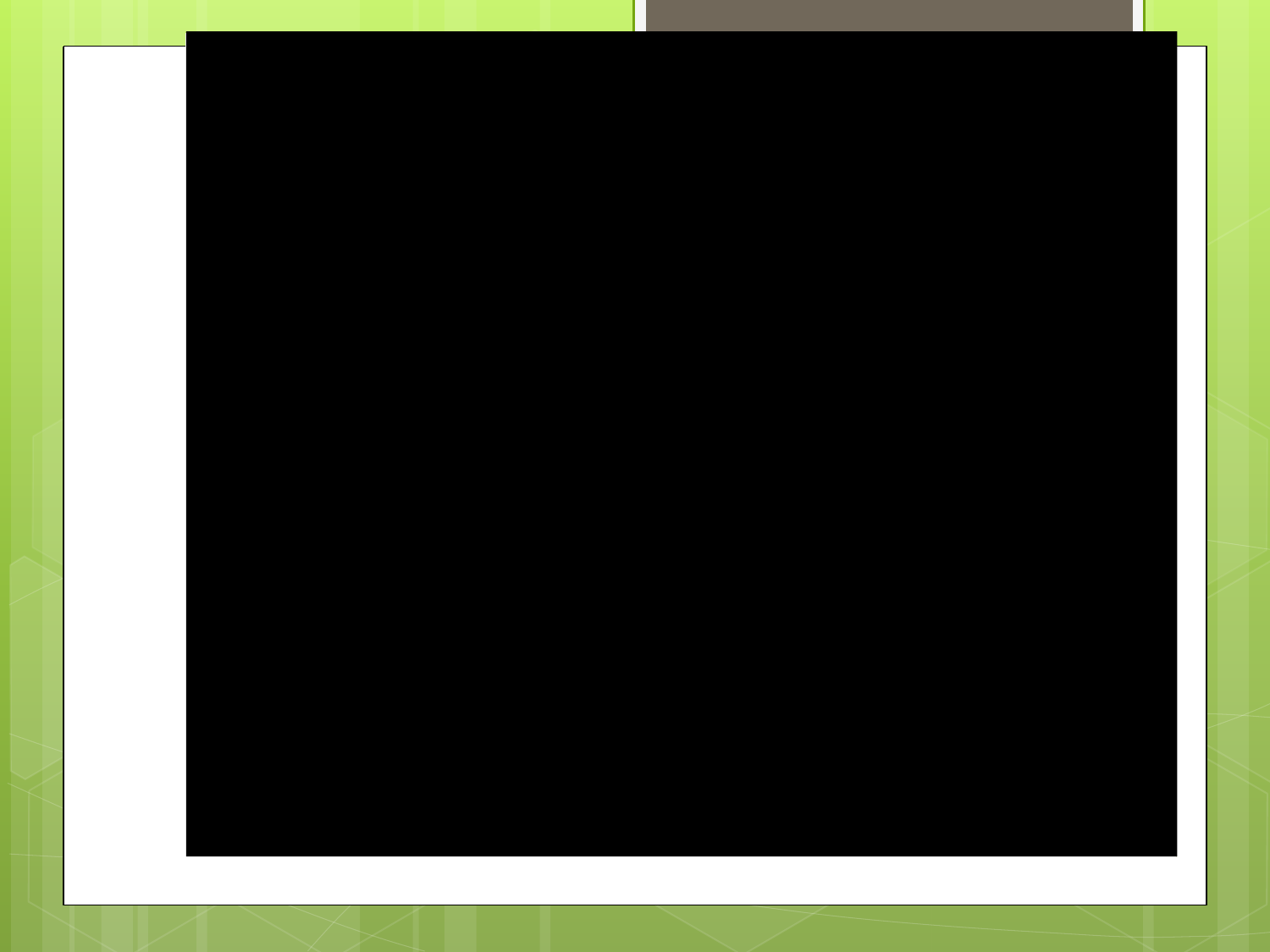### Template - Internal Minute (3/3)

Australian Crime Commission 2015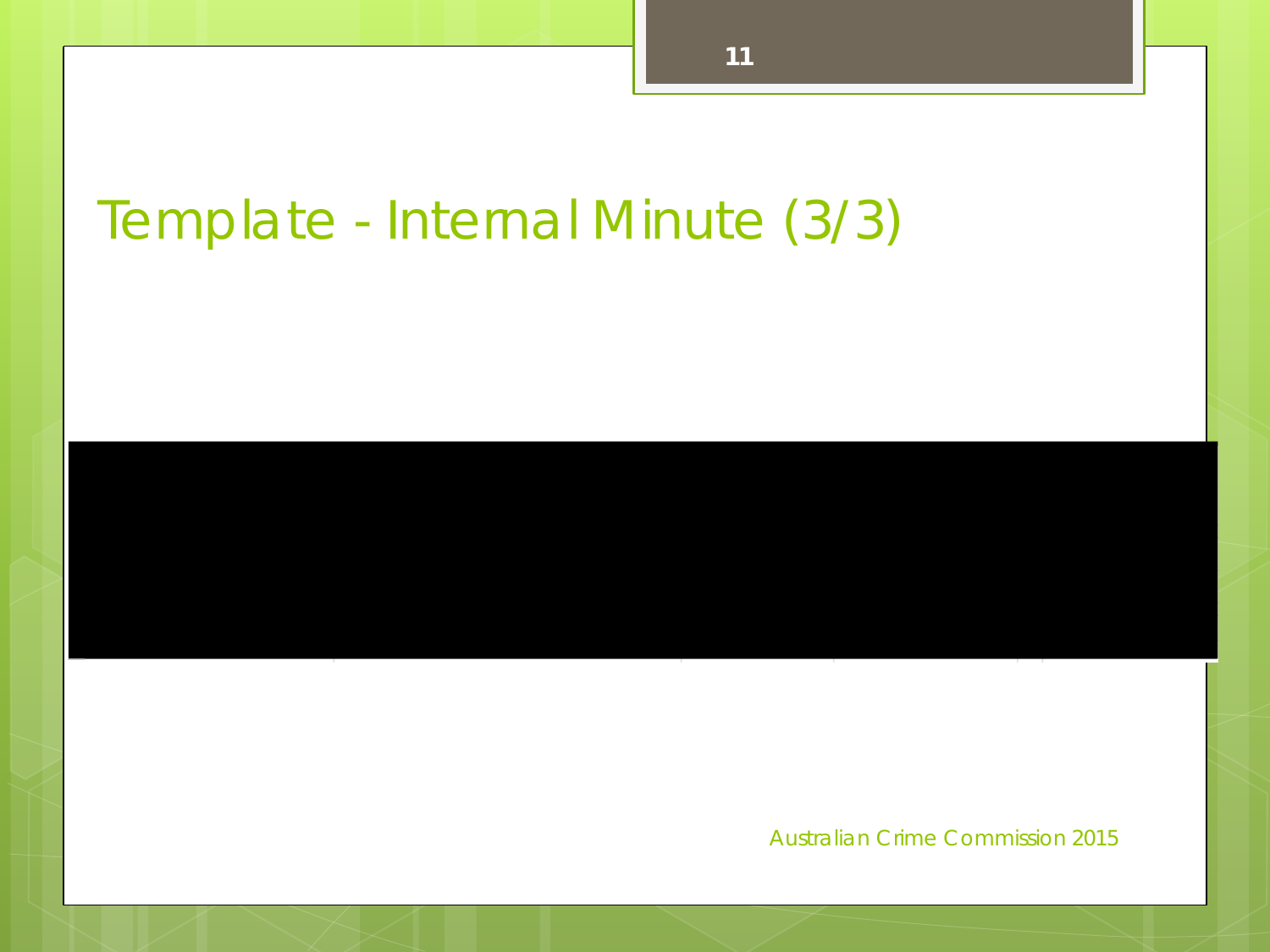#### Request Template– to service providers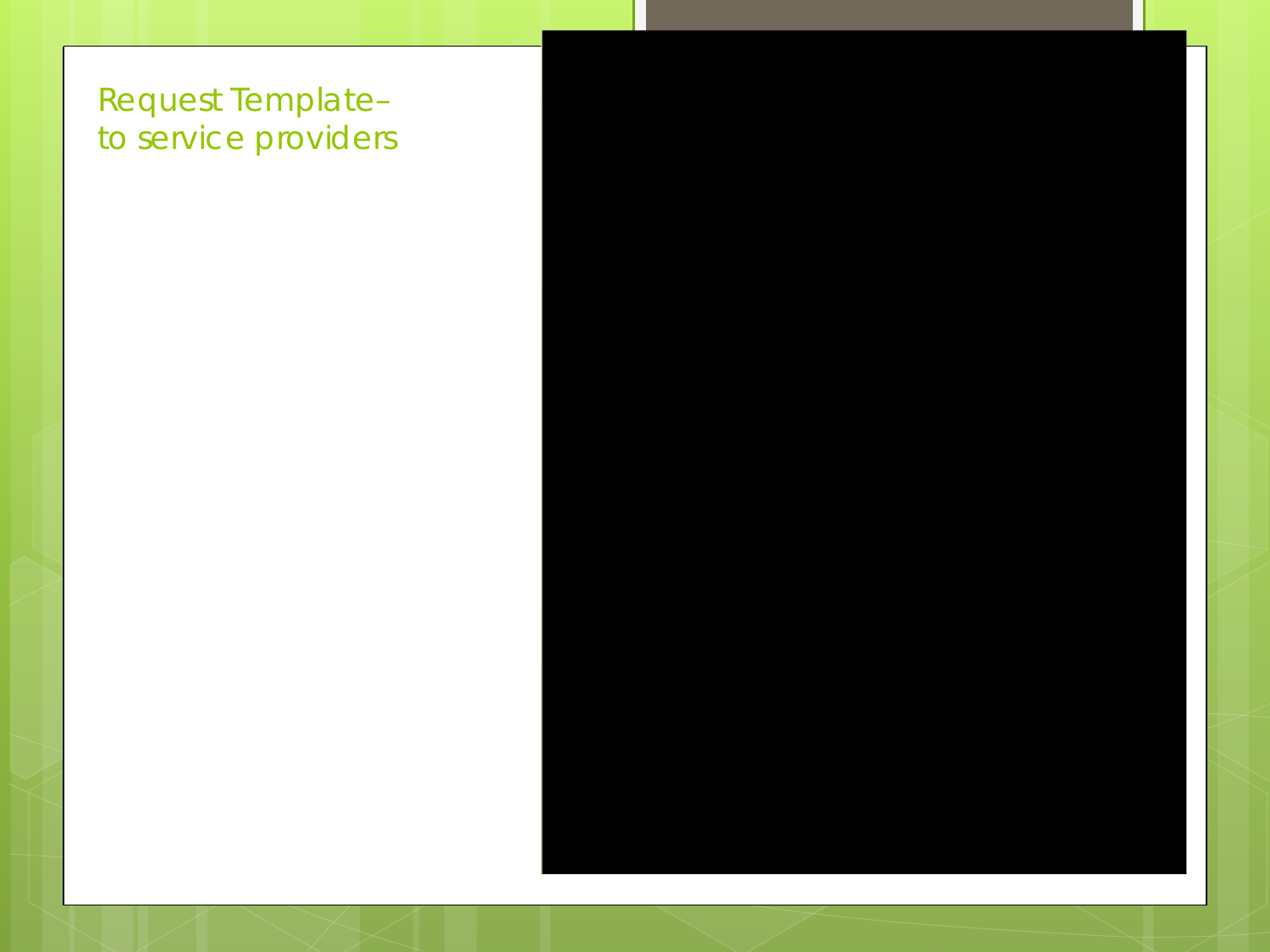### Ombo Oversight: Section 178 and 180 record keeping

- 186A: Obligation to keep records in relation to Authorisations made under section 178 and 180:
	- **o** Each Authorisation
	- o Whether Authorisation/Revocation was properly made
	- **o** Use and Disclosure of information obtained under Authorisation
	- **o** Evidentiary Certificates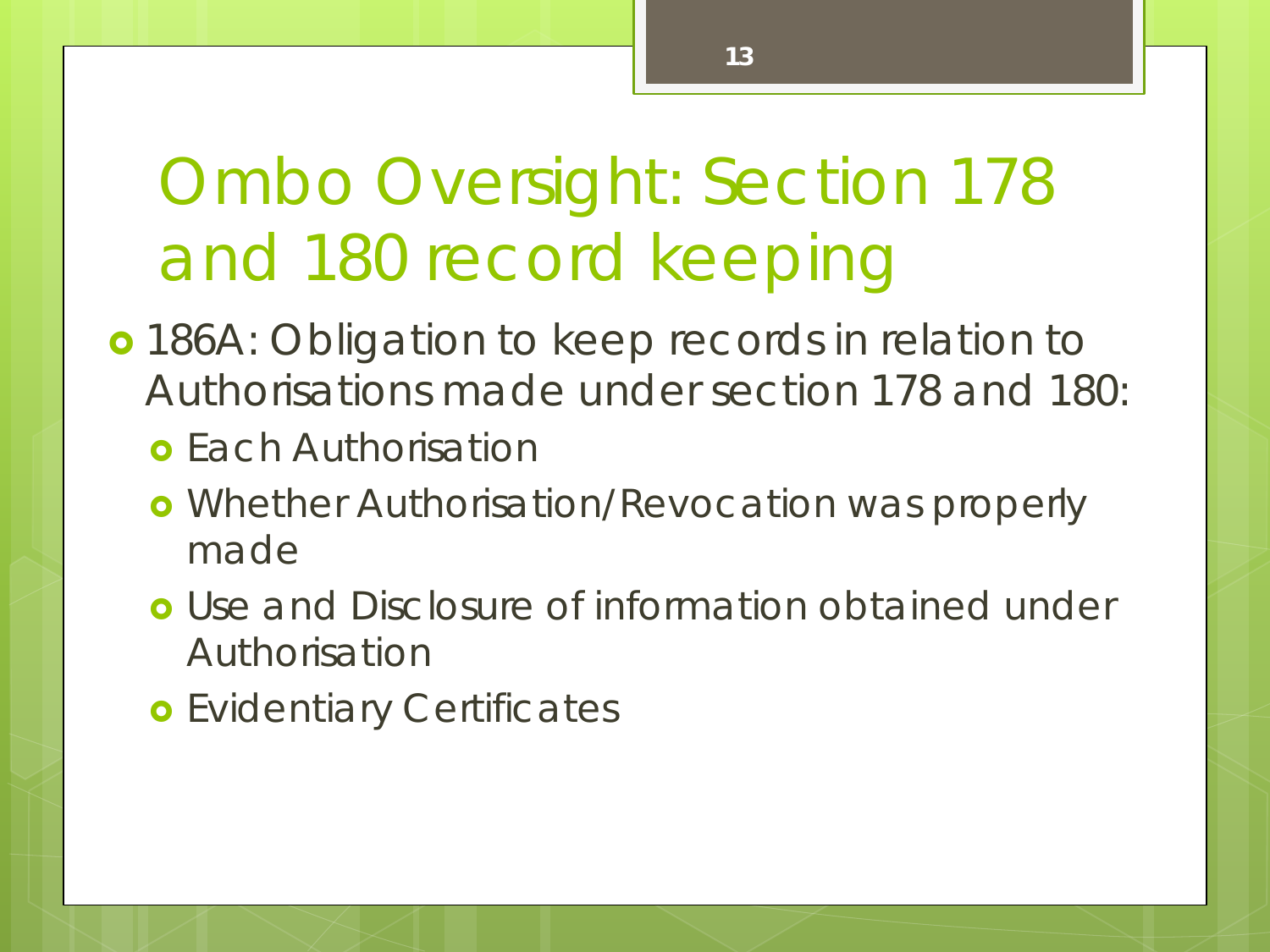### Use and disclosure of data

- Still the same: Data can be lawfully used or disclosed when "reasonably necessary for the enforcement of the criminal law"
- What **has** changed is the need to keep records ("documents or other materials") when this occurs
- **o** The Ombudsman will inspect these records
- Ombudsman has indicated we do not need to record use once we have disclosed to an external agency.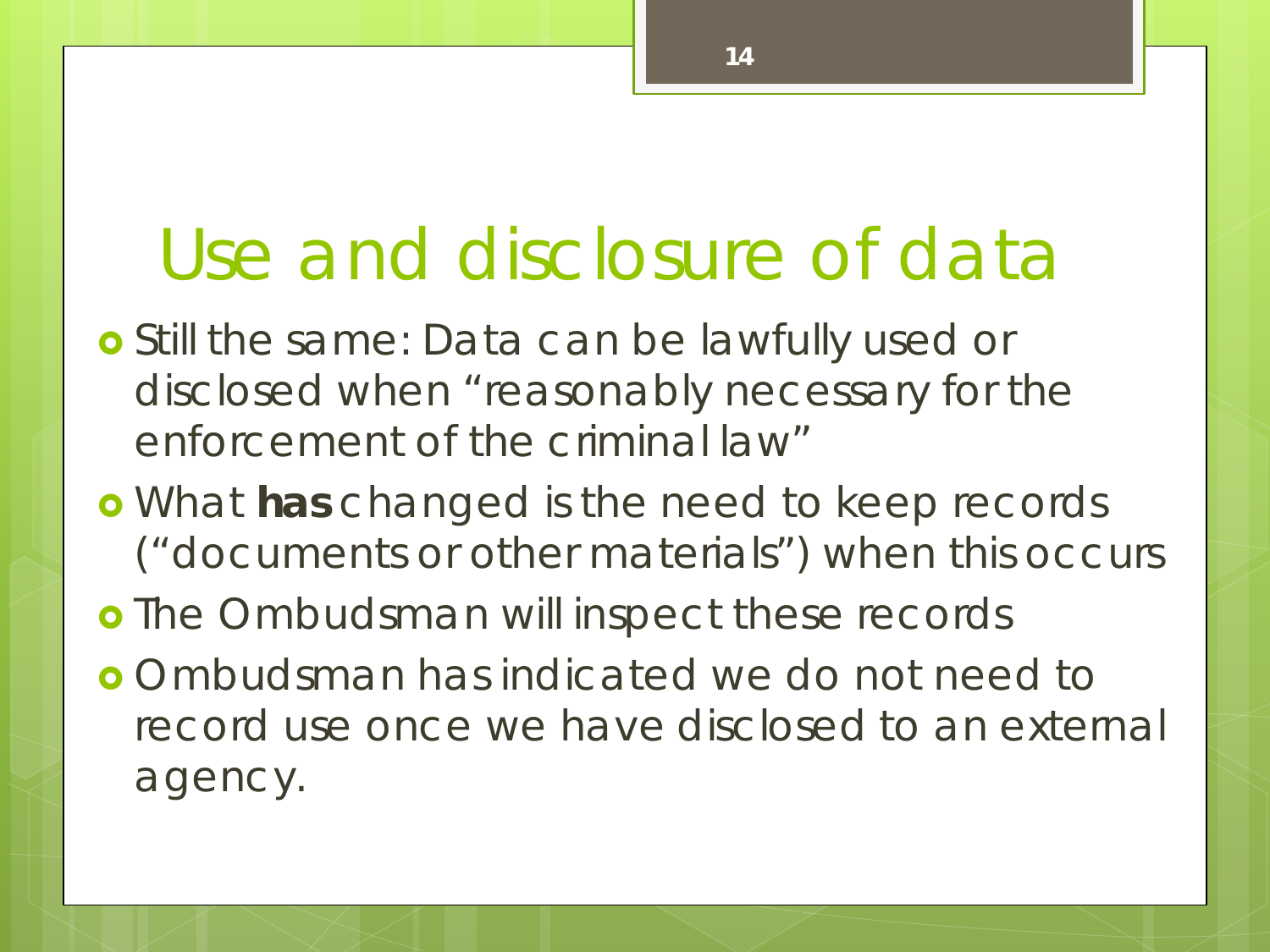### Data sent to ACLEI by mistake

 Follow same process as for TI content i.e. product is quarantined and a record is made of this information to enable self-disclosure to the Commonwealth Ombudsman inspectors at inspection time.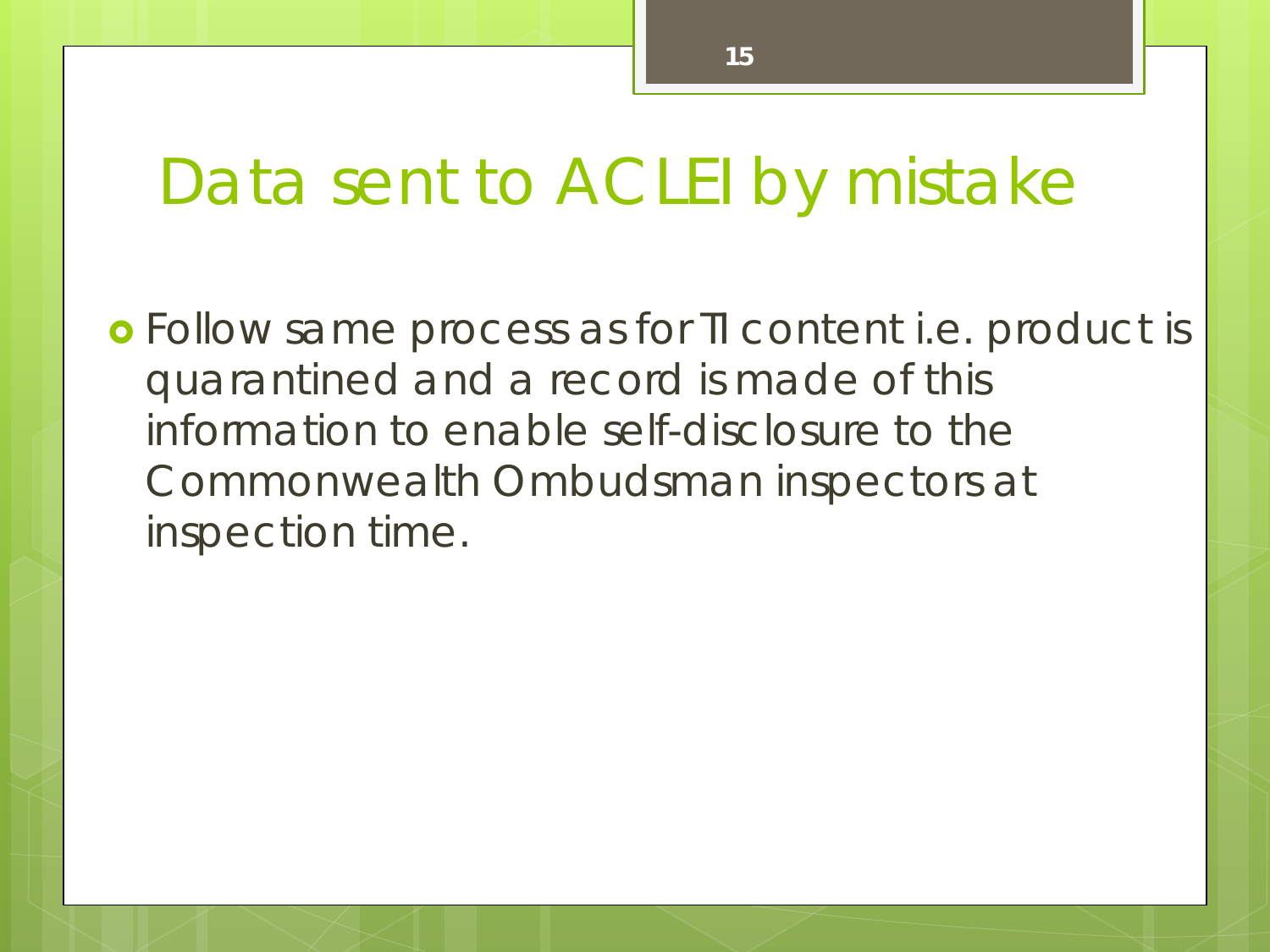### Journalist Information Warrants

- You must **not** authorise the disclosure of information (under s 178 or s 180) relating to a particular person if:
	- o You know or reasonably believe that they are a journalist or the employee of a journalist; and
	- o The purpose of making the authorisation is to identify a journalist source

 **Key point: If the purpose of a request is to identify a journalist's source, you must obtain a Journalist Information Warrant**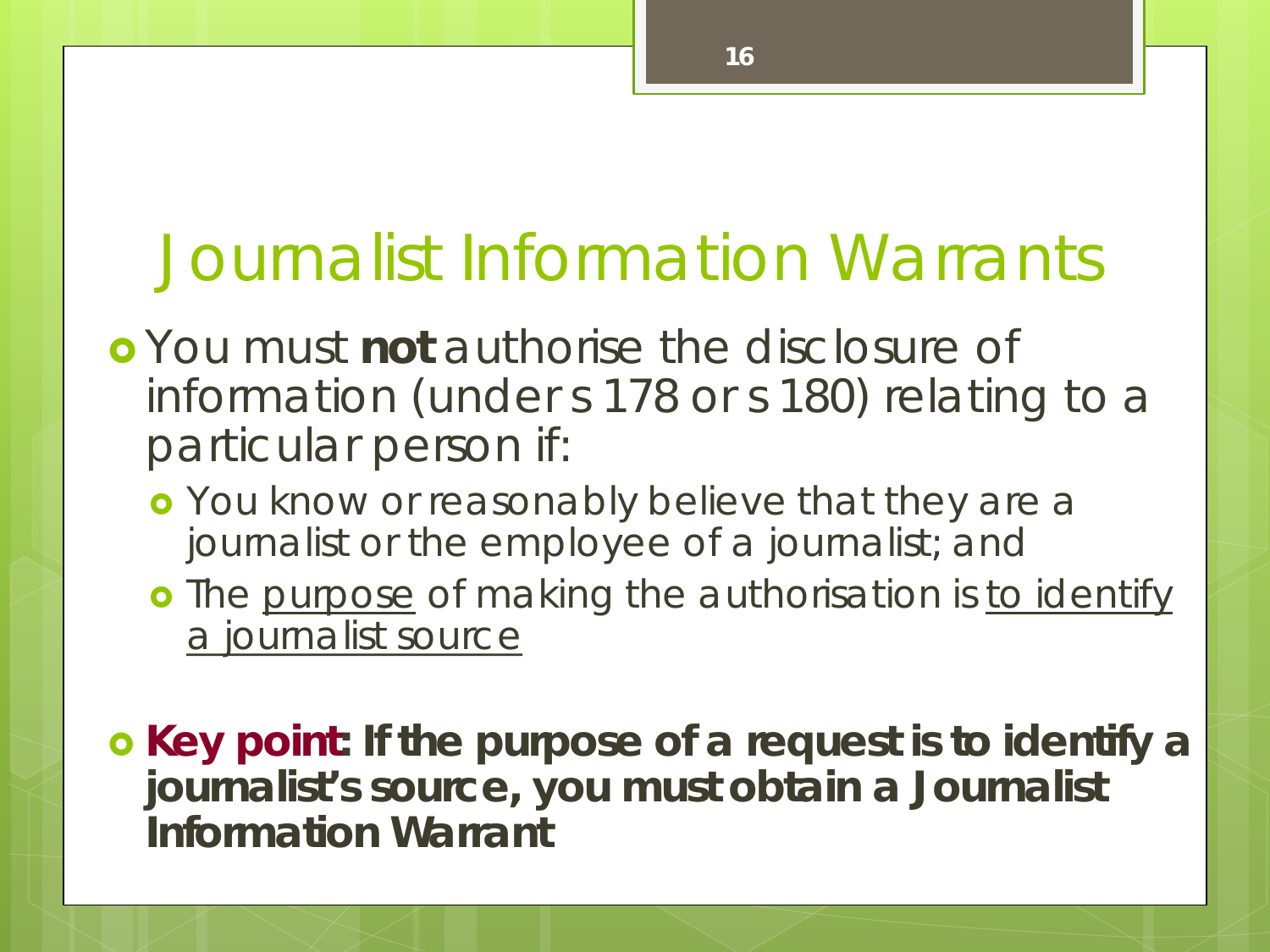### Journalist Information Warrants

- Warrants are issued by a nominated AAT member or eligible judge to officers who are eligible to apply for interception warrants
- Public Interest Advocates are able to make submissions to an issuing authority on behalf of a journalist

#### **Other Requirements:**

- **o** IC must as soon as practicable provide to the Ombudsman.
	- A copy of the journalist information warrant
- **o** IC may revoke a journalist warrant and must do so if satisfied that the grounds on which the warrant was issued to the agency have ceased to exist.
- **o** Annual reporting obligations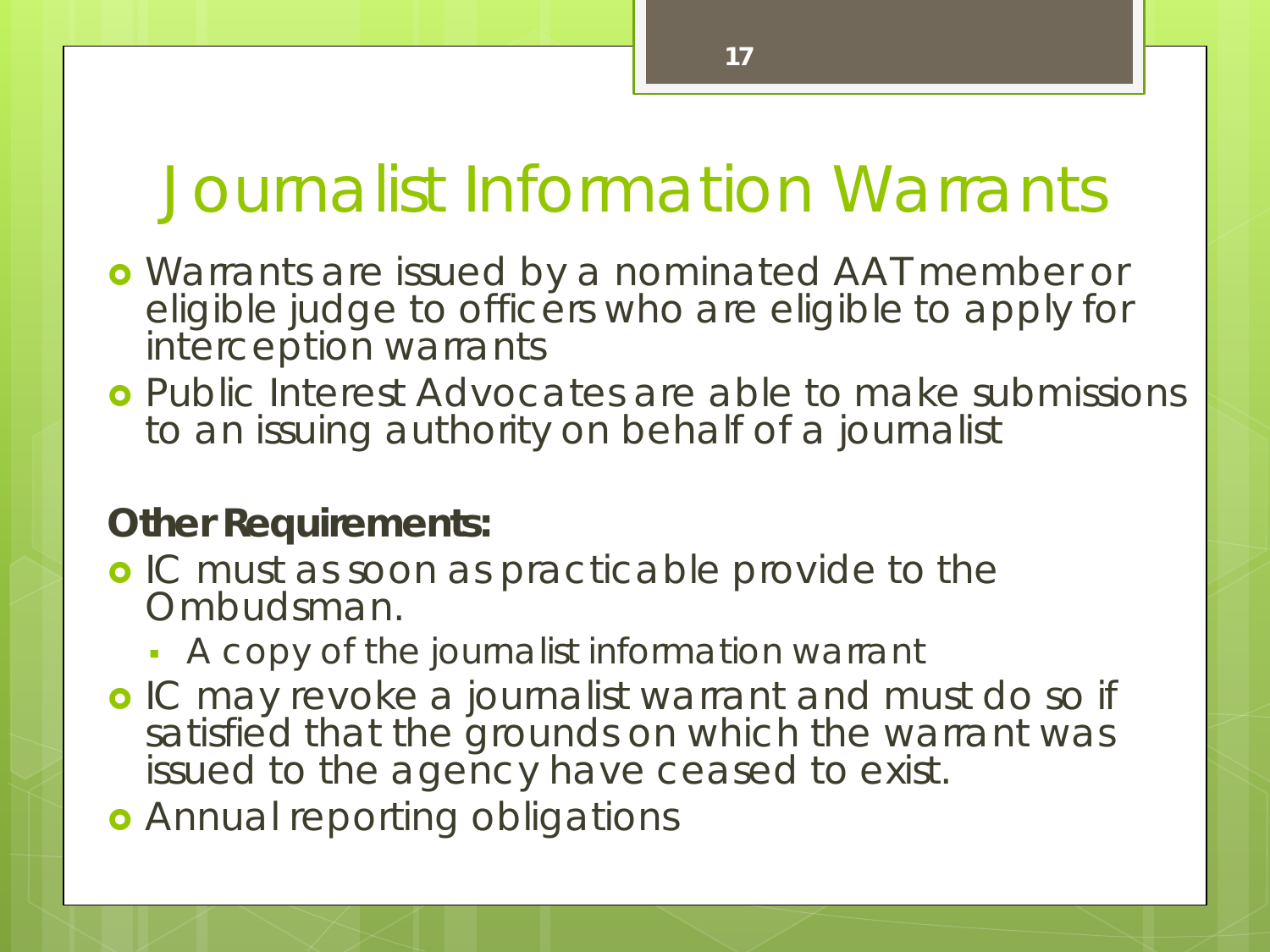### Administrative Procedures

o electrical records from each authorisation, whether successful or not, are to be given to for filing.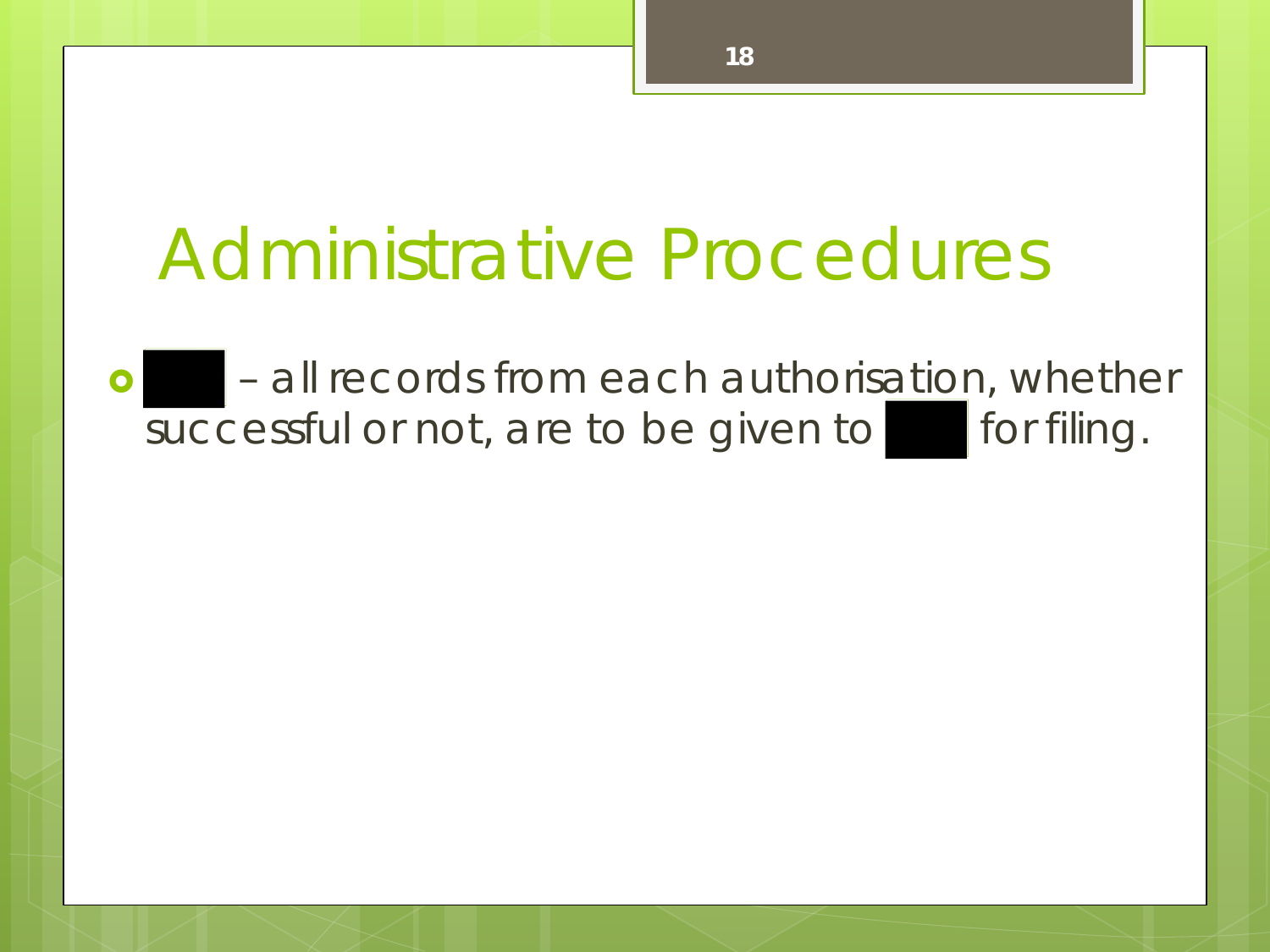### Full extent of Ombo oversight: record keeping

- **o** Preservation notices
- **o** Stored communication warrants and supporting documents
- **o** Telecommunications data authorisations
- **o** Revocation notices
- **o** Requests for mutual assistance in relation to TI material
- **•** A range of procedural documents showing that authorisations properly made, access to TI material lawful, disclosure of **II** material lawful
- **o** Evidentiary certificates
- **o** Documents identifying authorised officers
- **o** Annual reports
- Material for Journo Info Warrants and related PIA materials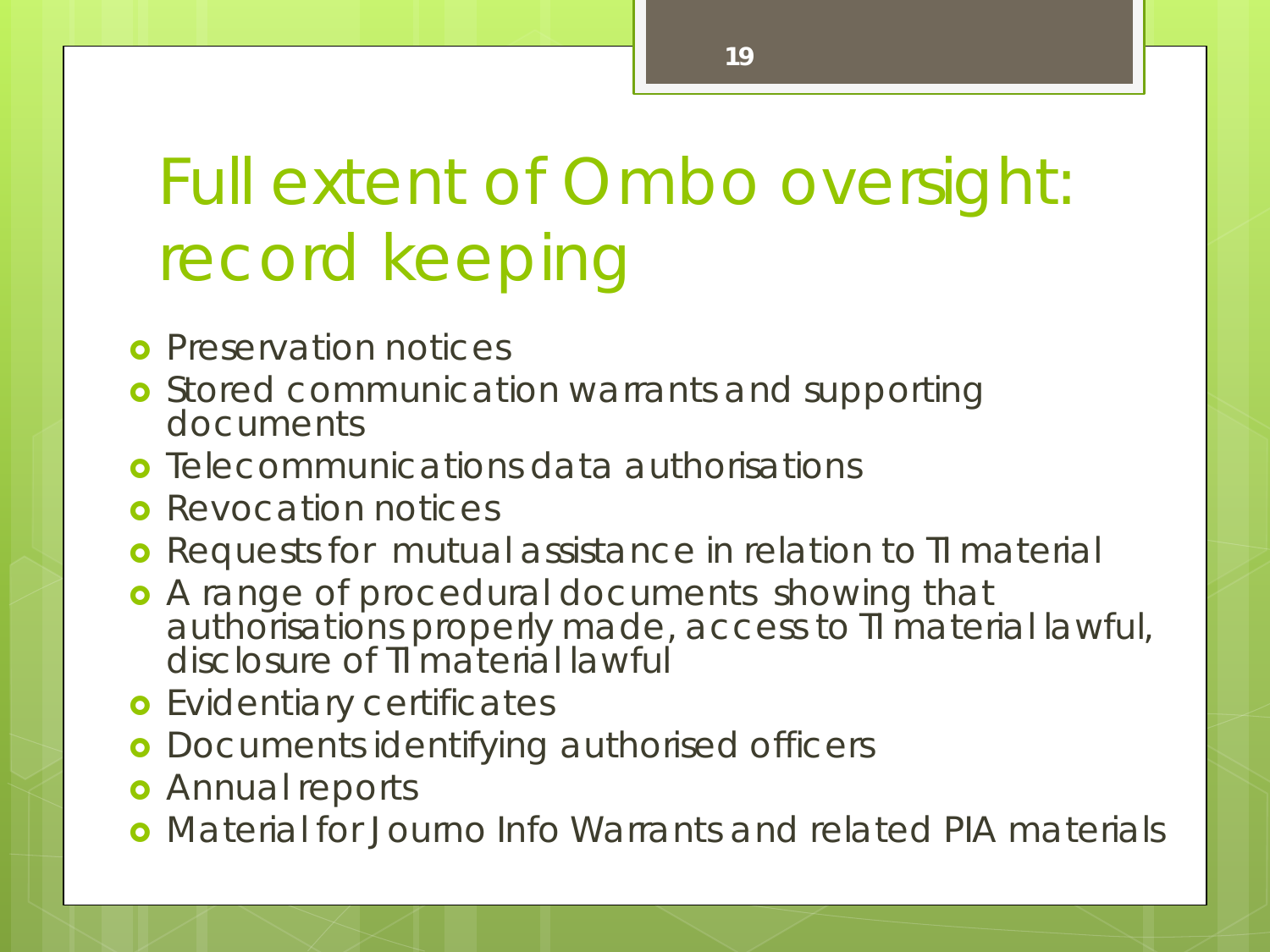### New Reporting Requirements: Annual Report

**o** Currently we only report the number of authorisations issued for the year

#### **o** New reporting requirements

- **o** Offences and other matters for which authorisations were made (there is a 'bribery or corruption' category)
- **o** The age of data sought under an authorisation
- Number of authorisations for 'subscriber' information
- **o** Number of authorisations for 'traffic' information
- **o** Number of journalist information warrants
- Costs incurred data authorisations